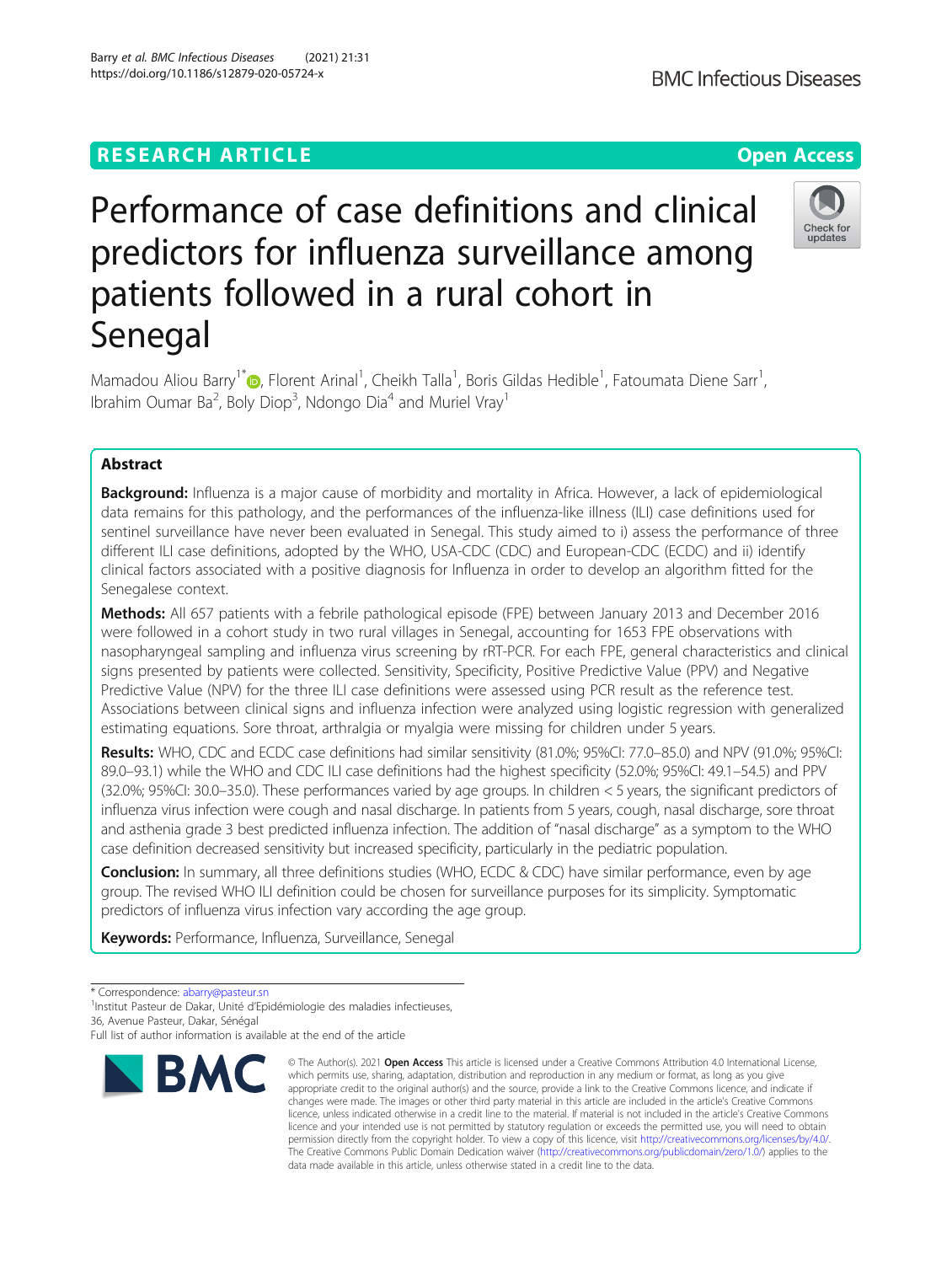# Background

Acute respiratory infections (ARIs) are a major cause of morbidity and mortality in most African countries, especially in children under five years. In terms of ARI etiology, respiratory virus infections are very common, with influenza virus the most common  $[1-4]$  $[1-4]$  $[1-4]$  $[1-4]$ . Indeed, influenza contributes substantially to the morbidity and mortality of respiratory infections, and the highest burden of severe disease is experienced by the  $< 5$  and  $\geq 65$ years age groups [[5\]](#page-9-0). This vaccine preventable disease is characterized by seasonal epidemics that occur throughout the world every year, and occasional pandemics arising from novel subtypes. The World Health Organization (WHO) estimates that 3 to 5 million severe cases of influenza occur each year, among which 290,000 to 650,000 cases in the very young, elderly and patients with comorbidities [[6](#page-9-0)]. Almost all influenza-associated deaths in children (99%) occur in developing countries [\[7\]](#page-9-0).

The burden of influenza, and the gaps in understanding of influenza epidemiology in African countries, necessitate increasing surveillance of influenza. This is all the more pertinent following the emergence of avian influenza viruses and the latest influenza pandemic [\[8](#page-9-0), [9\]](#page-9-0).

Currently, community-level surveillance depends on influenza-like illness (ILI) as severe acute respiratory infections (SARI) are a common feature of influenza surveillance but focuses on hospitalized cases. WHO has developed and disseminated standardized procedures, part of the Integrated Disease Surveillance and Response Strategy (IDSR), and proposes a simple, easily understandable and easily implemented definition of ILI for surveillance of Influenza. Since 2014, the WHO case definition for ILI is "any measured temperature greater than or equal to 38°C and cough, with onset within the last 10 days " [[10](#page-9-0)–[12](#page-10-0)].

However, the international standardization of this definition is difficult, because the optimal choice of case definition depends on population studied and the surveillance objectives. Other case definitions include, in addition to fever and cough, symptoms such as arthralgia, myalgia or headache. Further complication in the standardization of an international case definition derives from the fact that clinical symptoms of influenza are often nonspecific and not easily distinguishable from other infectious etiologies in patients with acute febrile illness [\[13\]](#page-10-0).

Many studies have compared the overall performances of case definitions recommended for influenza surveillance by WHO, the United States Centers for Disease Prevention and Control (CDC), and the European Center for Disease Control and Prevention (ECDC). However, the majority of these studies were focused on populations in developed countries, especially in hospitals. In resource-limited settings, data or knowledge about the performances of ILI case definitions is still very limited. Diagnosis in children under five remains difficult because of a clinical presentation often different from the symptoms included in ILI's case definitions [\[14](#page-10-0)–[20\]](#page-10-0).

Based on data collected in a cohort-based study conducted in a Senegalese rural area, we aimed i) to compare the performances of international clinical case definitions used by WHO, CDC, and ECDC for the diagnosis of influenza ii) to identify clinical factors associated with a positive diagnosis of influenza viruses and iii) to propose a diagnostic algorithm for the Senegalese context.

# Methods

# Study design and setting

# Presentation of the Syndromic sentinel surveillance network in Senegal (4S network)

Senegal, a sub-Saharan Africa country, has a longstanding influenza surveillance system, initially focused on virological surveillance from 1996 and then adopted a syndromic approach since 2011 through the establishment of the Senegalese Syndromic Sentinel Surveillance Network (4S network) from a partnership between Ministry of Health (MoH), the WHO country office and the Institut Pasteur of Dakar (IPD) which hosts the National Influenza Centre [[21\]](#page-10-0). In addition to influenza-like illness (ILI), other public health priority syndromes (malaria, dengue-like syndromes and diarrheal syndromes) have been added through an integrated approach. An early warning system (EWS) of diseases under surveillance was set up in 2015 that allows the MoH to detect and alert quickly any abnormal health event. The 4S network provides 'real time' data on influenza epidemiology, seasonality and also circulating strains over the country.

# Sentinel sites

The 4S sites were selected on the basis of criteria used by the MoH. A checklist criteria was developed based on the WHO recommended attributes for sentinel site selection including, feasibility, representativeness and the availability of data to enable disease burden estimate (Additional file [1](#page-9-0)). Of the 20 ILI surveillance sentinel sites in the 4S network, two sites in Dielmo and Ndiop were chosen for this study.

# Study population

Dielmo and Ndiop are two villages in a Sudanese region in southwestern Senegal located in the district of Sokone (Fig. [1\)](#page-2-0). All inhabitants in the two villages have been included in a malaria cohort study for over 25 years [\[22,](#page-10-0) [23](#page-10-0)]. As part of the strategy for eliminating malaria in Africa, anyone living in the study area and having experienced a febrile episode systematically benefits from a blood sample for malaria research. Faced with the persistence of febrile syndromes despite a decrease in the incidence of malaria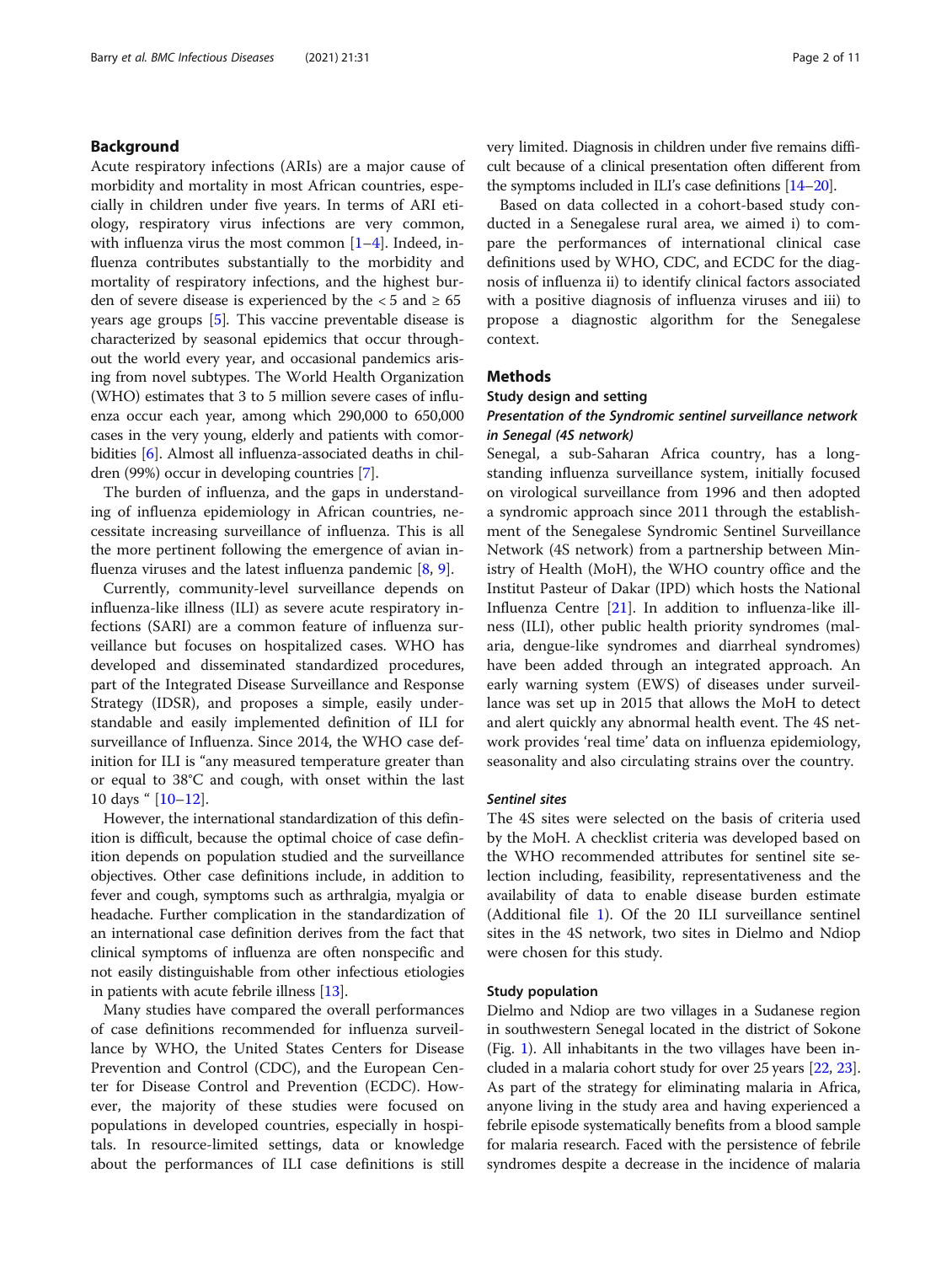<span id="page-2-0"></span>

in this area, the strategy of systematic collection and testing of swabs from individuals with fever, not only from patients with ILI, particularly free from malaria, was adopted in order to assess the burden of the influenza virus in rural areas.

For the current study, if anyone in the village experienced a Febrile Pathological Episode (FPE), they presented to the health center, spontaneously or after an active screening conducted daily in all households. All patients with fever, defined by a corrected axillary temperature  $\geq 38$  °C at the time of the clinical examination evolving for less than 10 days, had a nasopharyngeal swab taken, and their clinical symptoms recorded. If one participant experienced two FPEs within a period of more than 15 days, the FPEs were considered as separate events.

# Data collected

# Clinical data

The data collected included general characteristics (age, gender, place of residence) and clinical symptoms, defined by presence/absence (fever, cough, sore throat, headache, asthenia, myalgia, arthralgia, abdominal pain, anorexia, diarrhea, nausea/vomiting, dyspnea, sweats, chills). Asthenia was further defined in 3 grades as follow: grade 1 (presence of unusual fatigue); grade 2 (fatigue that impacts daily activities) and grade 3 (fatigue that does not allow the patient to leave his bed). Sore throat, arthralgia, myalgia or headache were not or less reported in children under 5 years.

The definitions used for influenza-like illness (ILI) surveillance by WHO, CDC and ECDC are summarized in Table [1.](#page-3-0)

# Laboratory data

For all febrile patients, a nasopharyngeal sample was collected, placed in 2 mL of Universal Transport Medium (COPAN Diagnostics) and stored at 4 °C before being sent weekly to the National Influenza Center (NIC) of Senegal, Institute Pasteur of Dakar (IPD). For respiratory viruses, a two-step Real-Time Reverse Transcription– Polymerase Chain Reaction (RT-PCR) was performed using the CFX96 Real-time PCR system (Bio-Rad) and Anyplex II RV16 Detection kit (Seegene), as previously described [[24](#page-10-0)].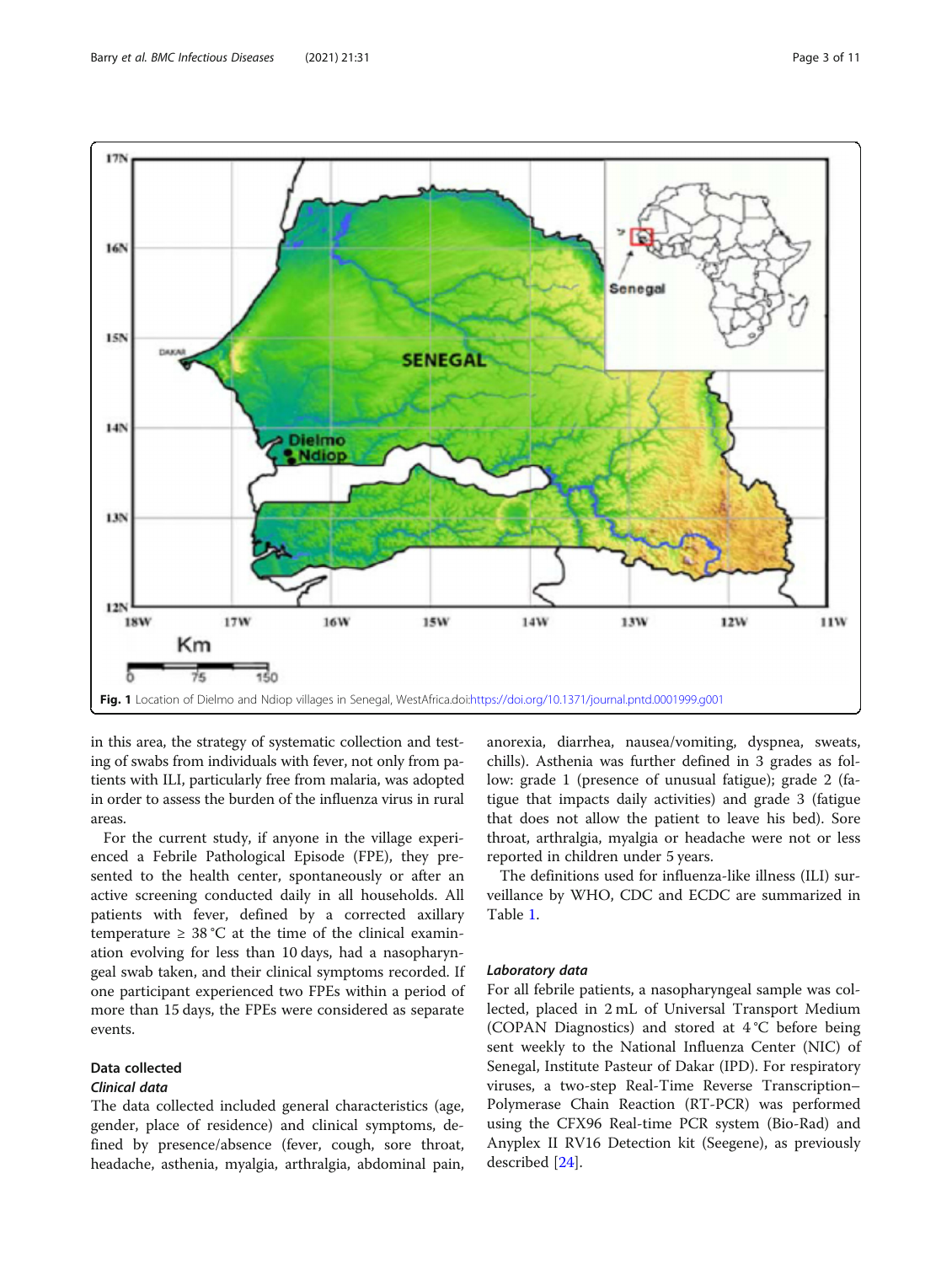<span id="page-3-0"></span>

|  |  |  |  |  |  |  | Table 1 Cases definitions, three international ILI definitions, Dielmo and Ndiop cohort study, Senegal, 2013-2016 |
|--|--|--|--|--|--|--|-------------------------------------------------------------------------------------------------------------------|
|--|--|--|--|--|--|--|-------------------------------------------------------------------------------------------------------------------|

|                  | Organisation Clinical symptoms                                                                                                                          |
|------------------|---------------------------------------------------------------------------------------------------------------------------------------------------------|
| WHO*             | Sudden onset AND Measured fever of $\geq$ 38 °C AND Cough With onset within the last 10 days                                                            |
| CDC <sup>q</sup> | Sudden onset AND Fever ≥ 100 ° F (37.8 °C) Absence of a known cause other than influenza AND At least one among: cough, sore<br>throat                  |
| ECDC"            | Sudden onset AND At least one among: fever, feverishness, headache, malaise, myalgia AND At least one among: cough, sore throat,<br>shortness of breath |

WHO\* World Health Organization, <http://www.who.int/influenza/resources/documents/> technical\_consultation/en/;

CDC¶ Centers for Disease Control and Prevention; U.S. Outpatient Influenza-like Illness Surveillance Network (ILINet)

ECDC" European Centre for Disease Prevention and Control; <https://www.ecdc.europa.eu/sites/default/files/documents/influenza>

# Statistical analysis

#### Description of the population

Characteristics of patients with one or more FPEs were described by sex and age. Continuous variables were summarized as means with standard deviation or as median with interquartile range (IQR); the student's T test was used to compare the means. Dichotomous or categorical variables were described by percentages with 95% confidence interval and Chi-square test or Fisher's exact test used to compare proportions between categories. Positivity rates for influenza were calculated by sex, age groups and clinical signs. Proportions missing for symptoms collected from children aged < 5 years were reported.

The sensitivity, specificity, Positive Predictive Value (PPV) and Negative Predictive Value (NPV) of each of the three ILI case definitions were assessed globally and by age groups (0 - < 2, 2 - < 5, 5 - < 15, 15 - < 50,  $\geq$  50 years) using PCR results as reference test. Sensitivity was defined as the proportion of subjects identified by the ILI case definitions among those with PCR positive result for influenza. The specificity was defined as the proportion of subjects not identified by the ILI case definitions among those with PCR negative result for influenza. The PPV was defined as the probability of having laboratory-confirmed influenza when the symptoms (ILI case definitions) are present. The NPV was defined as the probability of not having laboratory-confirmed influenza when the symptoms (ILI case definitions) are not present. The differences in sensitivity and specificity of the CDC and ECDC ILI definitions were calculated against the WHO definition and compared using Chisquare tests.

The analysis was not limited to the first FPE observation in each patient. As several FPEs could occur over time for a same subject, models with generalized estimating equations (GEE) were performed on longitudinal data to determine the impact of clinical variables on a positive influenza diagnostic [[25](#page-10-0)]. The univariate and multivariate analyses were performed according two age groups ( $<$  5 years &  $>$  = 5 years) to identify factors potentially associated with positive virological diagnosis for influenza. All variables potentially associated with laboratory-confirmed Influenza in univariate analysis with a  $p$ -value of < 0.25 were included in a backward multivariable logistic regression model to investigate the combined influence of clinical variables as potential independent predictive factors for laboratory-confirmed Influenza. A  $p$ -value below 0.05 (two-sided test) was considered statistically significant. Model validity was tested using the Wald test. Trend tests were performed on categorical variables at several levels.

The variables found in the final multivariable logistic regression model were then compared to the WHO ILI case definition. In children under 5 years, missing symptoms myalgia, sore throat and arthralgia were excluded in both univariate and multivariate analysis and proportions missing for headache were also excluded in the analysis (case-complete analysis method).

The statistical analysis was performed with Stata version15 software (StataCorp, LLC, College Station, TX, USA).

# Ethical considerations

The project was approved by the Senegalese National Ethics Committee of the Ministry of Health. Written informed consent was obtained from all participants or from legal guardians in case of minor patients, before inclusion in the study.

# Results

# General description of the population (Table [2](#page-4-0))

Between January 1, 2013 and December 31, 2016 1653 FPEs were observed from 657 subjects. Of these 657 patients, 344 (52.4%) were female, 189 (29.0%) were children under 5 years and 251 (38.2%) presented with a single FPE. The median age of all patients was 10.4 years (IQR: 3.3–22.0 years). The comparison between subjects with single and multiple FPEs did not show any difference regarding the sex  $(p = 0.40)$ . However, a significantly higher proportion of patients with more than one FPE was found in patients  $>$  = 5 years (265/406, 65.3%) compared to those under 5 years of age  $(p< 0.001)$ .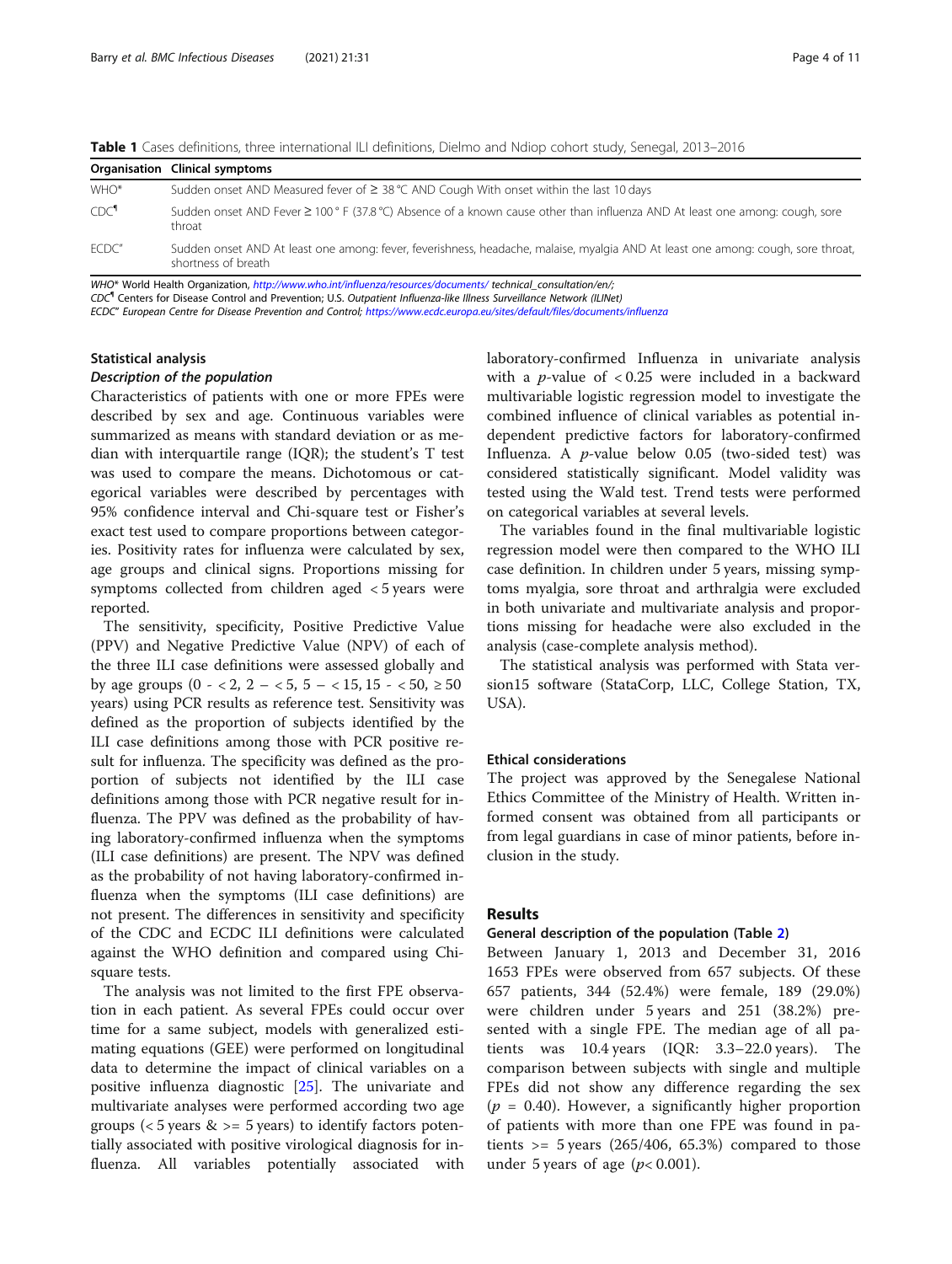|                   | Patients presenting with FPEs* and included in study,<br>$2013 - 2016$ (n=657) | Only one FPE*, 2013-2016<br>$(n=251)$ | More than one FPE*, 2013-<br>$2016$ (n=406) | Р-<br>values |
|-------------------|--------------------------------------------------------------------------------|---------------------------------------|---------------------------------------------|--------------|
|                   | no (%)                                                                         | no (%)                                | no (%)                                      |              |
| Gender            |                                                                                |                                       |                                             |              |
|                   | Female 344 (52.4)                                                              | 137 (54.6)                            | 207 (51.0)                                  | 0.40         |
| Age group (years) |                                                                                |                                       |                                             |              |
| < 5               | 189 (29.0)                                                                     | 48 (19.0)                             | 141 (34.7)                                  | < 0.001      |
| $\geq$ 5          | 468 (71.2)                                                                     | 203 (81.0)                            | 265(65.3)                                   |              |
|                   |                                                                                |                                       |                                             |              |

<span id="page-4-0"></span>Table 2 Description of the FPEs population, by sex, and age groups enrolled in the study, Dielmo and Ndiop, Senegal, 2013–2016

FPEs\* febrile pathologic episodes

# Confirmed influenza cases

Overall, 21.6% (357/1653) of the FPEs tested positive for influenza infection by RT- PCR. This proportion is higher for the year 2015 (37.0% versus 14.0, 18.0 and 15.0% for the years 2013, 2014 and 2016, respectively). A peak of influenza circulation was identified between weeks 33 and 49 of each year corresponding to the seasonality of influenza viruses in Senegal.

Among the 357 FPEs with positive PCR for influenza, 47.9% (171/357) were for influenza B and 52.1% (186/357) for influenza A. For influenza A cases, A (H1N1) pdm09 and A(H3N2) viruses were detected in 19.3% (69/357) and 31.9% (114/ 357), respectively. The distribution of influenza A and B subtypes were not significantly different between age groups ( $p = 0.407$ ). Influenza A (H1N1) pdm09 and influenza B viruses predominated during the 2013 and 2015 seasons, while influenza A (H3N2) predominated during the 2014 and the 2016 seasons.

The proportion of FPEs associated with a positive PCR for influenza increased significantly with age: 14.6% (44/ 302), 22.0% (78/355), 23.0% (129/561), 23.2% (85/366) and 30.4% (21/69), respectively for  $0-$  < 2 years,  $2-$  < 5 years,  $5- < 15$  years,  $15- < 50$  years,  $> = 50$  years (*p*-trend  $< 0.01$ ).

# Clinical symptoms (Table [3](#page-5-0))

The most common symptoms reported among the 1653 FPEs were headache (92.1%), cough (55.3%), asthenia grade 3 (55.0%), and nasal discharge (42.2%) with a significant difference between FPEs with influenza viruspositive PCR compared to those with influenza-negative PCR ( $p$ < 0.001;  $p$  < 0.001,  $p$ =0.07 and  $p$  < 0.0001, respectively). In children under 5 years, 657 FPEs (40.0%) were missing for each of the following symptoms sore throat, myalgia and arthralgia vs 356 FPEs (21.6%) missing for headache.

# Case definitions performances (Table [4\)](#page-6-0)

The performance of the three case definitions are shown in Table [4.](#page-6-0) Of the 1653 FPEs reported during the study period, 914 (55.3%), 915 (55.4%) and 932 (56.4%) met the WHO, CDC and ECDC ILI case definitions,

respectively. Overall, the performances of the ILI case definitions used by WHO, CDC and ECDC were similar, globally and by age  $(p=0.990)$ . However, the performances of these case definitions varied significantly between age groups. Sensitivity was above 72.0% for any age group, while the specificity varied from 36.0% among the  $0 < 2$  years-old to 58.0% among  $5 < 15$  years-old and above 65.0% in adult population ( $\geq$ 15 years). The corresponding positive predictive values ranged from 18% for 0- < 2 year to 50.0% for patients above 50 years. No differences were observed in negative predictive values between age groups  $(p> 0.05)$ .

# Clinical predictors associated with positive PCR for influenza (Tables [5](#page-7-0) & [6](#page-8-0))

In univariate analysis, only cough, nasal discharge, headache, asthenia, diarrhea and dyspnea were found to be significantly associated with a positive PCR for influenza in all age group. The presence of sore throat, anorexia and nausea/vomiting were significantly associated with influenza in the age group >= 5 years.

In the multivariate model stratified by age group, cough and nasal discharge were significantly associated with influenza for all age group. Whereas, sore throat and grade 3 asthenia were being independently associated with influenza in the age group  $>$  = [5](#page-7-0) years. (Tables 5 & [6](#page-8-0)).

# Performance of a modified diagnostic algorithm including "nasal discharge"

Table [7](#page-8-0) shows that the addition of "nasal discharge" as a symptom to the WHO case definition ("fever  $>$  = 38 °C + cough + nasal discharge") resulted in a decrease of sensitivity, regardless of age group, but equally in an increase of specificity. The decrease of sensitivity was significant ( $p < 0.05$ ) for age groups ranging from 0  $< 2$ years to 15- < 50 years, but not among patients older than 50 years old ( $p = 0.16$ ). The increase in specificity was significant ( $p < 0.05$ ) for all age groups.

The negative predictive values were all  $\ge$  = 87.0%. A nasal discharge together with fever/cough had the highest negative predictive value of 89.5% (IC95%: 85.0–94.1) but also the lowest positive predictive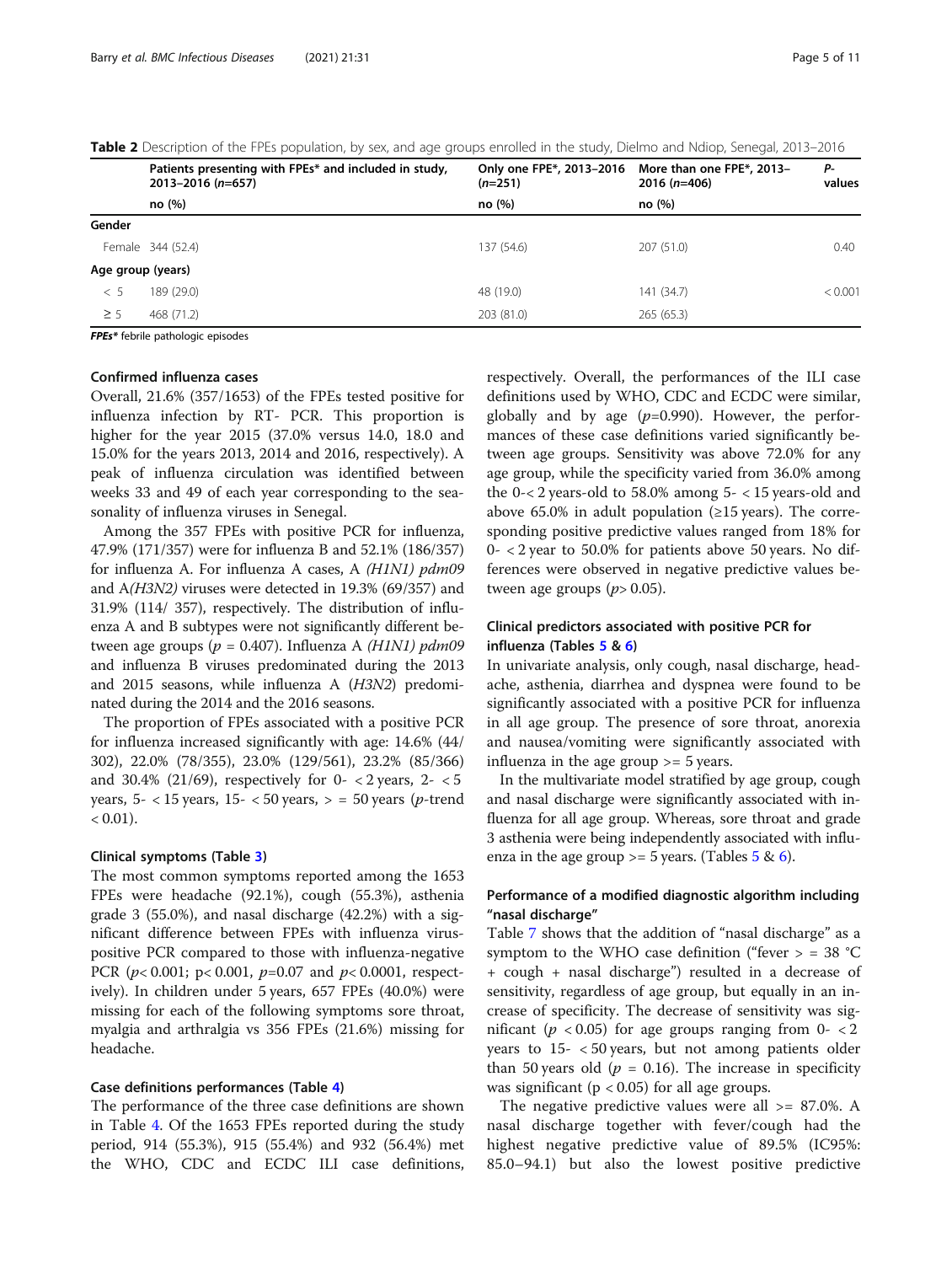|                          | All cases of FPEs $(n=$<br>1653) | FPEs with positive PCR for influenza A or B<br>$(n=357)$ | FPEs with negative PCR for influenza A or<br>$B(n=1296)$ | $P-$<br>values   |
|--------------------------|----------------------------------|----------------------------------------------------------|----------------------------------------------------------|------------------|
|                          | n(%)                             | n (%)                                                    | n(%)                                                     |                  |
| Gender                   |                                  |                                                          |                                                          |                  |
| Female                   | 827 (50.0)                       | 181 (51.0)                                               | 646 (50.0)                                               | 0.77             |
| Age groups (years)       |                                  |                                                          |                                                          |                  |
| $0 - < 2$                | 302 (18.3)                       | 44 (12.3)                                                | 258 (20.0)                                               | 0.01             |
| $2 - < 5$                | 355 (21.4)                       | 78 (22.0)                                                | 277 (21.3)                                               |                  |
| $5 - < 15$               | 561 (34.0)                       | 129 (36.1)                                               | 432 (33.3)                                               |                  |
| $15 - 50$                | 366 (22.1)                       | 85 (24.0)                                                | 281 (21.6)                                               |                  |
| $\geq 50$                | 69 (4.2)                         | 21(6.0)                                                  | 48 (4.0)                                                 |                  |
| Mean age (SD°)           | $12.5 \pm (14.6)$                | $14.0 \pm (15.3)$                                        | $12.1 \pm (14.5)$                                        |                  |
| Median age<br>(11Q)      | $7.1 \pm (3.0 - 16.0)$           | $8.1(3.6 - 18.0)$                                        | $7.0(2.3 - 15.2)$                                        |                  |
| <b>Clinical symptoms</b> |                                  |                                                          |                                                          |                  |
| Headache <sup>1</sup>    | 1184/1286 (92.1)                 | 291/301 (96.6)                                           | 893/985 (90.6)                                           | $\,<$<br>0.001   |
| Cough                    | 914(55.3)                        | 289 (81.0)                                               | 625 (48.2)                                               | $\,<\,$<br>0.001 |
| Asthenia<br>grade 0      | 229 (14.0)                       | 43 (12.0)                                                | 186 (14.3)                                               | 0.07             |
| Asthenia<br>grade 1      | 95 (6.0)                         | 13(3.6)                                                  | 82 (6.3)                                                 |                  |
| Asthenia<br>grade 2      | 424 (25.6)                       | 87 (24.4)                                                | 337 (26.0)                                               |                  |
| Asthenia<br>grade 3      | 905 (55.0)                       | 214 (60.0)                                               | 691 (53.3)                                               |                  |
| Anorexia                 | 759 (46.0)                       | 180 (50.4)                                               | 579 (45.0)                                               | 0.05             |
| Nasal<br>discharge       | 697 (42.2)                       | 254 (71.1)                                               | 443 (34.2)                                               | $\lt$<br>0.0001  |
| Myalgia <sup>1</sup>     | 604/992 (61.0)                   | 132/235 (56.2)                                           | 472/757 (62.3)                                           | 0.18             |
| Chills                   | 416 (25.2)                       | 86 (24.1)                                                | 330 (25.5)                                               | 0.60             |
| Nausea/<br>vomiting      | 326 (20.0)                       | 51 (14.3)                                                | 275 (21.2)                                               | < 0.01           |
| Sore throat <sup>1</sup> | 187/996 (19.0)                   | 68/235 (29.0)                                            | 119/761 (15.6)                                           | $\,<$<br>0.001   |
| Sweats                   | 171 (10.3)                       | 35 (10.0)                                                | 136 (10.6)                                               | 0.71             |
| Arthralgia <sup>1</sup>  | 157/996 (15.8)                   | 37/209 (18.0)                                            | 120/787 (15.2)                                           | 0.52             |
| Diarrhea                 | 154 (9.3)                        | 20(5.6)                                                  | 134 (10.3)                                               | < 0.01           |
| Abdominal<br>pain        | 59 (3.6)                         | 7(2.0)                                                   | 52 (4.0)                                                 | 0.06             |
| Dyspnea                  | 47 (3.0)                         | 19(5.4)                                                  | 28 (2.2)                                                 | < 0.01           |

<span id="page-5-0"></span>Table 3 FPEs with positive and negative PCR for influenza by sex, age groups, and clinical symptoms enrolled in the study, Dielmo and Ndiop, Senegal, 2013–2016

FPEs" febrile pathological episodes, SD Standard Deviation, IIQ¶ interquartile range

<sup>1</sup>: These symptoms were not collected or were incomplete in children aged under 5 years

-Headache: 356 FPEs (21.5%) missing in children under 5 years

-Sore throat, Myalgia and Arthralgia symptoms: 657 FPEs (40.0%) missing in all children under 5 years for each of these 3 symptoms

value of 20.0% (IC95%: 13.1–27.0) among the younger patients (Table [7](#page-8-0)).

# Discussion

This study evaluated both the performance of influenza case definitions and the clinical factors associated with the diagnosis of influenza, based on data from two sites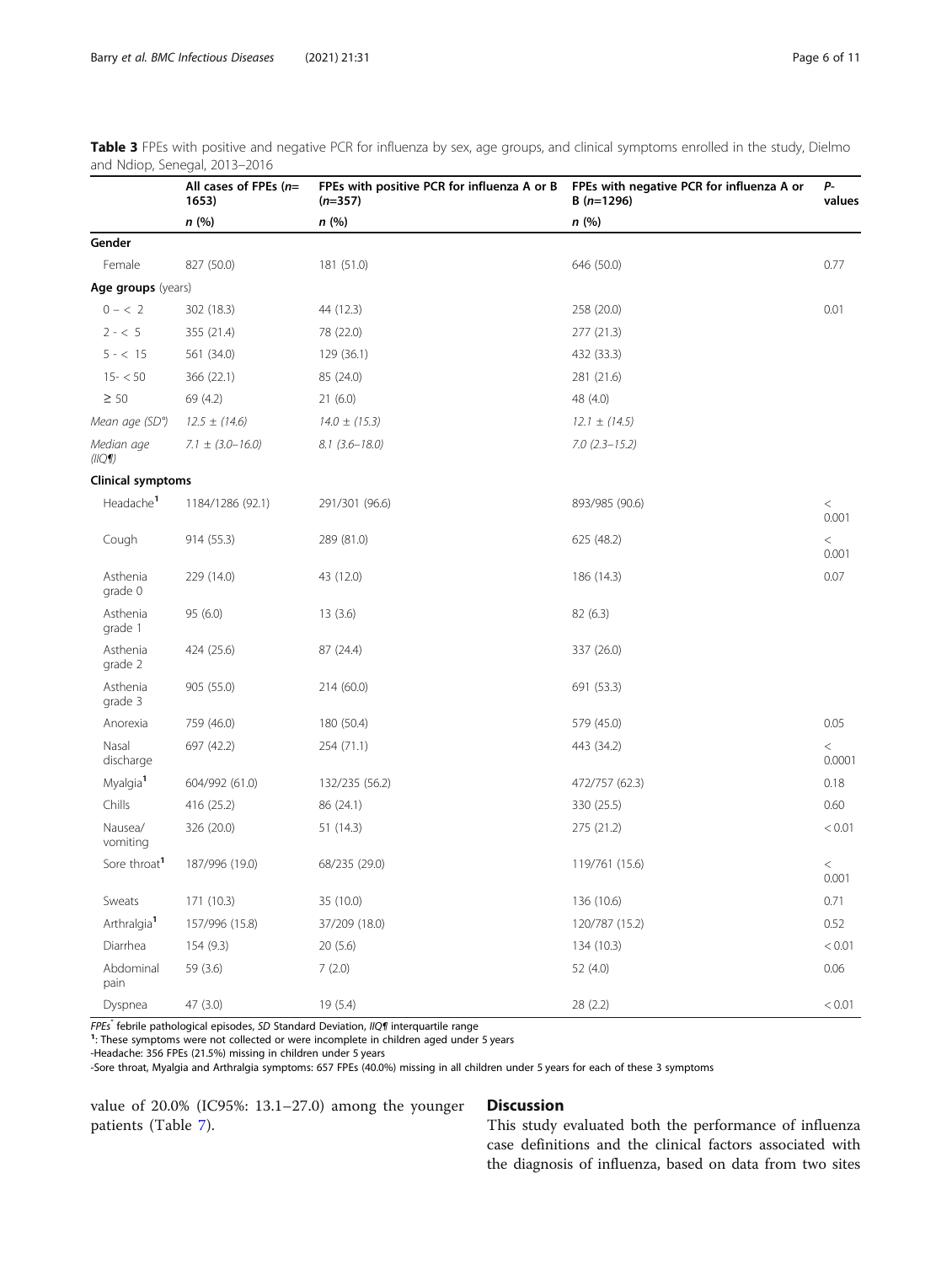| <b>Case definitions</b> | Sensitivity % (95% CI) | Specificity % (95% CI) | PPV* % (95% CI)        | NPV <sup>†</sup> % (95% CI) |
|-------------------------|------------------------|------------------------|------------------------|-----------------------------|
| All cases               |                        |                        |                        |                             |
| <b>WHO</b>              | 81.0 (77.0-85.0)       | 52.0 (49.1-54.5)       | 32.0 (30.0-35.0)       | 91.0 (89.0-93.1)            |
| CDC                     | 81.0 (77.0-85.1)       | 52.0 (49.1-54.5)       | 32.0 (30.0-35.0)       | 91.0 (88.5-93.1)            |
| <b>ECDC</b>             | 82.0 (77.5-85.5)       | 50.5 (48.0-53.2)       | 31.2 (28.2-34.2)       | 91.0 (89.0-93.1)            |
| Age groups (years)      |                        |                        |                        |                             |
| $0 - 2$                 |                        |                        |                        |                             |
| <b>WHO</b>              | 82.0 (70.4-93.2)       | 36.0 (30.0-41.5)       | $18.0$ (13.0 $-$ 23.3) | 92.0 (87.0-97.3)            |
| CDC                     | 82.0 (70.4-93.2)       | 36.4 (30.6-42.3)       | 18.0 (12.5-23.3)       | 92.2 (86.0-97.4)            |
| <b>ECDC</b>             | 84.1 (73.3-95.0)       | 36.0 (30.0-41.5)       | 18.2 (13.0-23.5)       | 93.0 (88.0-98.0)            |
| $2 - 5$                 |                        |                        |                        |                             |
| <b>WHO</b>              | 86.0 (78.3-94.0)       | 38.0 (32.3-44.0)       | 28.0 (22.3-33.6)       | 90.5 (85.2-96.0)            |
| <b>CDC</b>              | 86.0 (77.0-94.0)       | 38.2 (32.5-44.0)       | 28.2 (22.5-34.0)       | 90.6 (85.3-96.0)            |
| <b>ECDC</b>             | 86.0 (78.2-94.0)       | 38.0 (31.2-43.6)       | 28.0 (22.3-34.0)       | 90.5 (85.1-96.0)            |
| $5 - < 15$              |                        |                        |                        |                             |
| WHO                     | 84.0 (77.3-90.1)       | 58.0 (53.2-62.5)       | 37.2 (31.6-42.7)       | 92.2 (89.0-95.4)            |
| CDC                     | 84.4 (78.2-91.0)       | 57.0 (52.3-61.6)       | 37.0 (31.5-42.5)       | 92.5 (89.3-95.6)            |
| <b>ECDC</b>             | 84.5 (78.2-91.0)       | 56.0 (51.3-61.0)       | 36.5 (31.0-42.0)       | 92.3 (89.1-95.5)            |
| $15 - < 50$             |                        |                        |                        |                             |
| <b>WHO</b>              | 72.0 (62.2-81.3)       | 69.0 (63.3-74.1)       | 41.0 (33.1-49.0)       | 89.0 (85.0-93.2)            |
| <b>CDC</b>              | 72.0 (62.2-81.3)       | 69.0 (63.6-74.4)       | 41.2 (33.3-49.2)       | 89.0 (85.0-93.1)            |
| <b>ECDC</b>             | 72.0 (62.2-81.3)       | 66.0 (60.3-71.4)       | 39.0 (31.4-46.6)       | 88.5 (84.2-93.0)            |
| $\geq 50$               |                        |                        |                        |                             |
| <b>WHO</b>              | 81.0 (64.2-980)        | 65.3 (52.0-78.6)       | 50.0 (33.2-67.0)       | 88.5 (78.0-99.1)            |
| CDC                     | 81.0 (64.1-98.0)       | 65.0 (51.0-78.1)       | $50.0$ $(33.1 - 67.0)$ | 88.6 (78.1-99.2)            |
| <b>ECDC</b>             | 81.0 (64.1-98.0)       | 65.0 (51.1-78.1)       | 50.0 (33.2-67.0)       | 88.6 (78.1-99.1)            |

<span id="page-6-0"></span>Table 4 Performance of WHO, CDC and ECDC case definitions tested for detection of influenza globally and by age groups, Dielmo and Ndiop study, Senegal, 2013–2016

PPV\*= Positive Predictive Value; NPV<sup>†</sup>= Negative Predictive Value

within the national influenza surveillance network. Few studies have been conducted in a community context in rural areas in sub-Saharan Africa among patients presenting with fever, with or without respiratory signs (4). The strengths of this study are that: (i) influenza infection was confirmed by the RT-PCR technique – considered the gold standard; (ii) the database included a large pediatric population and has captured cases from several influenza seasons and different influenza sub-types.

During the 2013–2016 period, a significant proportion of the FPEs was confirmed by PCR to be positive for influenza PCR, with the occurrence of regular seasonal influenza epidemics between weeks 33 and 49 especially during rainy seasons. Since the beginning of circulation of the A (H1N1)pdm influenza strain in 2010 in Senegal, moderate peaks were observed between weeks 3 and 20 particularly in certain areas of the country. The study of environmental and climatic factors as well as the phylogenetic of the pandemic strain could lead to a better understanding of this apparent seasonality.

Our study found that patients more than 5 years were more often affected by febrile illnesses, with etiology being more often linked to respiratory tract pathogens other than influenza compared to the pediatric population [\[26](#page-10-0)]. In children under 5 years, the WHO, CDC and ECDC case definitions appear sensitive but not specific, especially in younger patients. The case definitions specificity improved in patients over 15 years old. This poor specificity of ILI case definitions in pediatric populations has been widely reported  $[13, 15-17, 27-29]$  $[13, 15-17, 27-29]$  $[13, 15-17, 27-29]$  $[13, 15-17, 27-29]$  $[13, 15-17, 27-29]$  $[13, 15-17, 27-29]$  $[13, 15-17, 27-29]$  $[13, 15-17, 27-29]$  $[13, 15-17, 27-29]$  $[13, 15-17, 27-29]$ . The variety of other potential co-infecting pathogens may have caused the lower specificity of case definitions in the younger age groups [\[16\]](#page-10-0).

The relative performances of the WHO, CDC and ECDC ILI definitions in this study were similar to each other and to those obtained in other studies conducted in India (sensitivity 69–78% and specificity 43–65%) [[13\]](#page-10-0), and in Taiwan (sensitivity of 78% and specificity of 50% for the CDC case definition) in 2012 [[30](#page-10-0)]. However, they differ from those found in a study conducted in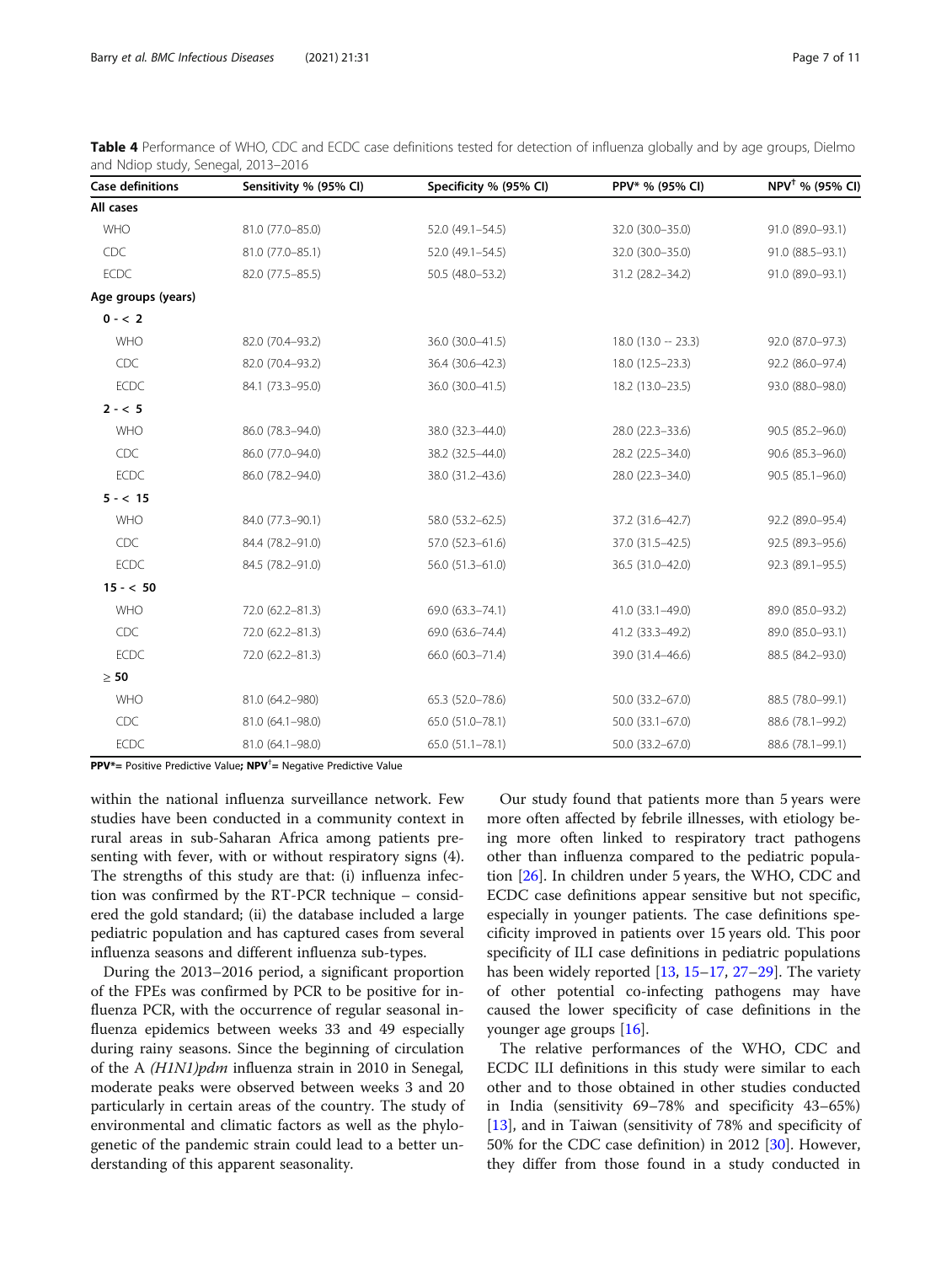| Variable                       | Univariate analysis |                 |          | Multivariate analysis |                 |         |  |
|--------------------------------|---------------------|-----------------|----------|-----------------------|-----------------|---------|--|
|                                | OR                  | 95% CI          | P value  | aOR¶                  | 95% CI          | P value |  |
| Sex                            |                     |                 |          |                       |                 |         |  |
| Women                          | 1.12                | $[0.78 - 1.61]$ | 0.53     |                       |                 |         |  |
| Clinical symptoms <sup>a</sup> |                     |                 |          |                       |                 |         |  |
| Headacheb                      | 1.5                 | $[1.00 - 2.32]$ | 0.06     |                       |                 |         |  |
| Cough                          | 3.15                | $[2.0 - 5.12]$  | < 0.0001 | 2.21                  | $[1.30 - 3.85]$ | < 0.01  |  |
| Asthenia grade 0               | Ref.*               |                 |          |                       |                 |         |  |
| Asthenia grade 1               | 0.35                | $[0.12 - 1.01]$ | 0.05     |                       |                 |         |  |
| Asthenia grade 2               | 1.0                 | $[0.52 - 1.63]$ | 0.77     |                       |                 |         |  |
| Asthenia grade 3               | 0.84                | $[0.50 - 1.38]$ | 0.50     |                       |                 |         |  |
| Anorexia                       | 1.13                | $[0.80 - 1.64]$ | 0.52     |                       |                 |         |  |
| Chills                         | 0.80                | $[0.35 - 1.80]$ | 0.57     |                       |                 |         |  |
| Nausea/Vomiting                | 0.75                | $[0.45 - 1.24]$ | 0.26     |                       |                 |         |  |
| Sweats                         | 0.77                | $[0.33 - 1.74]$ | 0.60     |                       |                 |         |  |
| Diarrhea                       | 0.65                | $[0.30 - 1.35]$ | 0.24     |                       |                 |         |  |
| Nasal discharge                | 2.82                | $[1.81 - 4.41]$ | < 0.0001 | 2.14                  | $[1.35 - 3.40]$ | < 0.01  |  |
| Abdominal pain                 | 0.33                | $[0.42 - 2.60]$ | 0.30     |                       |                 |         |  |
| Dyspnea                        | 2.20                | $[1.0 - 5.01]$  | 0.06     |                       |                 |         |  |

<span id="page-7-0"></span>Table 5 factors associated with laboratory-confirmed influenza in children under 5 years, Dielmo and Ndiop cohort study, Senegal,  $2013 - 2016$  (n = 657<sup>1</sup>)

**Ref.**  $*$  Reference,  $aOR\P$  Adjusted Odds Ratio,  $n = 657^1$ : corresponding to 657 FPEs

Clinical symptoms<sup>a</sup>: the following symptoms (Myalgia, Sore throat and Arthralgia) were not included in the analysis because they were missing in children

under 5 years

Headache<sup>b</sup>: missing data for headache were excluded in the analysis

France in 2016 (sensitivity between 84 and 98% and specificity between 4 and 27%) (20), and in another study carried out in Kenya in 2011 (sensitivity of 27% and specificity of 70%) [[31\]](#page-10-0). These discrepancies can be explained by the different criteria for enrolling patients in studies, geographical influenza burden differences, and even the duration of the study.

Data collected between 2013 and 2016 in our patients' cohort presenting with an FPE revealed, as previously reported in other studies, an increased risk of influenza infection that varies by age groups especially for those over 50 years [[13](#page-10-0), [20,](#page-10-0) [28,](#page-10-0) [29](#page-10-0)]. Previous studies have shown that people aged 50 and over with underlying health problems have a higher risk of influenza infection [\[32](#page-10-0)]. Other symptoms (sore throat, weakness) were also associated with an increased risk of influenza infection consistent with previous publications [[4](#page-9-0), [33](#page-10-0)]. However, in some studies, sore throat appeared to be associated with a decreased risk of influenza infection and supports the updated WHO definition from 2011 that removed sore throat from its definition [\[11,](#page-10-0) [20](#page-10-0)]. Cough was found as one of the most common symptoms associated with influenza in febrile patients of all age group, which is consistent with the results of other studies, and warranted the adoption of "fever ≥ 38° C and cough" as the WHO's revised case definition of ILI in 2011 [\[13,](#page-10-0) [27](#page-10-0)–[30](#page-10-0), [34](#page-10-0)–[36](#page-10-0)].

The other significant symptom related to positive diagnosis of influenza in all age group was nasal discharge, similar to Kathryn et al. findings [\[37](#page-10-0)]. We found the algorithm including "fever  $\geq 38$ ° C, cough and nasal discharge" less sensitive, especially in the younger patients, but more specific particularly in children. The corresponding negative predictive value was found to be higher in this age group compared to other age groups. This algorithm ("fever  $\geq$  38° C, cough and nasal discharge") was reported in 2015 by Shah et al. as offering the best balance between sensitivity and specificity in children under 5 years of age [\[29\]](#page-10-0).

The use of a very sensitive case definition requires substantial funds and resources for the processing of biological samples. In resource-limited settings, the addition of a symptom that enhances specificity criteria could help to reduce the number of false influenza positive samples collected and analyzed, which are otherwise costly and not informative about influenza viral types or subtypes in circulation. In our cohort, the addition of the "nasal discharge" to the WHO definition of ILI would reduce the number of false positives by 10% in Dielmo and Ndiop over the 2013–2016 period. This is important in light of the case definition encouraging the inclusion of other respiratory signs and symptoms in addition to a cough and fever.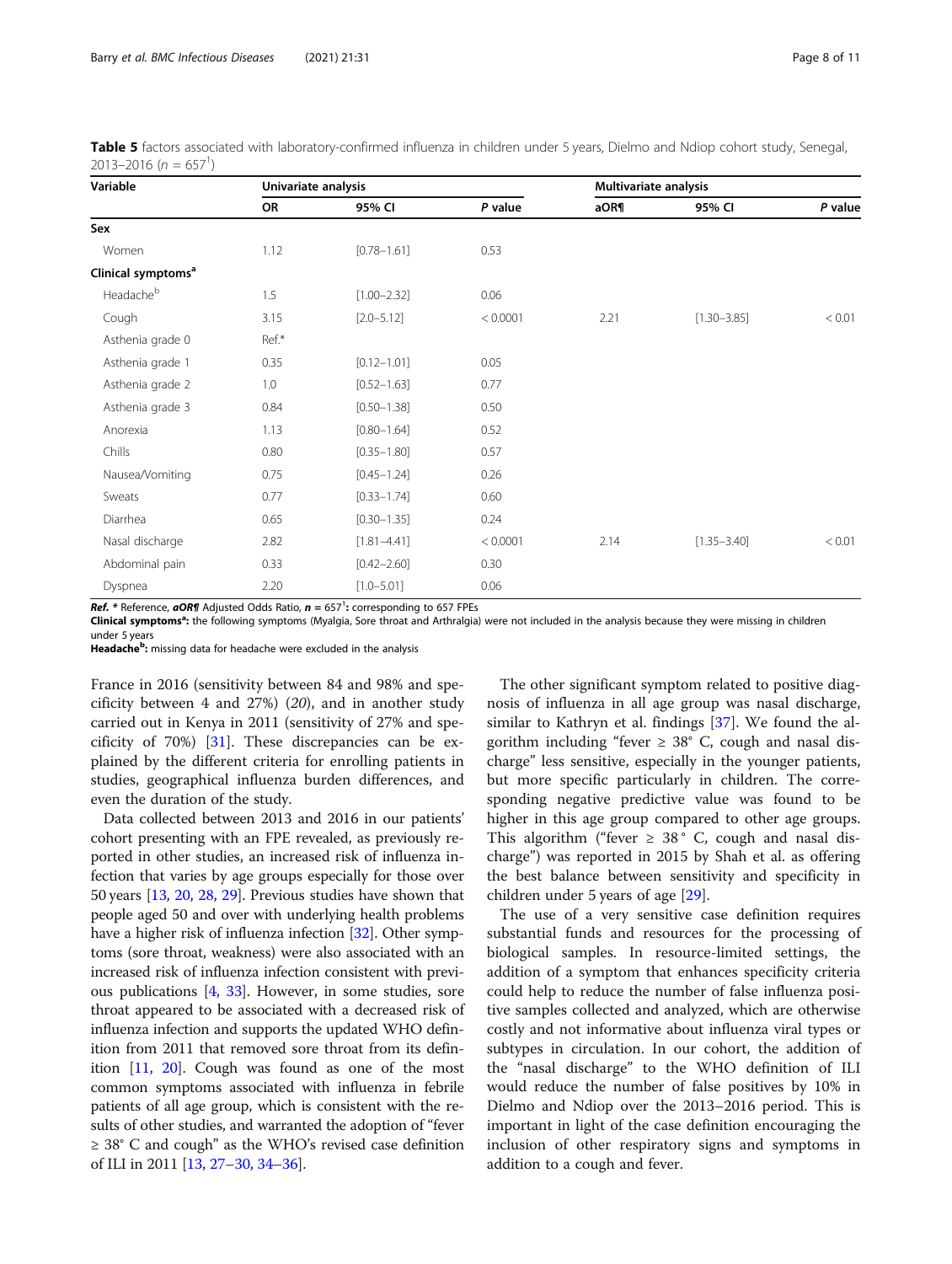| Variable                 | Univariate analysis |                  |          | Multivariate analysis |                 |          |  |
|--------------------------|---------------------|------------------|----------|-----------------------|-----------------|----------|--|
|                          | <b>OR</b>           | 95% CI           | P value  | aOR¶                  | 95% CI          | P value  |  |
| Sex                      |                     |                  |          |                       |                 |          |  |
| Women                    | 1.0                 | $[0.73 - 1.30]$  | 0.85     |                       |                 |          |  |
| Clinical symptoms        |                     |                  |          |                       |                 |          |  |
| Headache <sup>1</sup>    | 2.74                | $[1.16 - 6.50]$  | 0.02     |                       |                 |          |  |
| Cough                    | 6.26                | $[4.41 - 8.91]$  | < 0.0001 | 2.70                  | $[1.94 - 3.72]$ | < 0.0001 |  |
| Sore throat <sup>1</sup> | 2.14                | $[1.50 - 3.10]$  | < 0.0001 | 1.75                  | $[1.20 - 2.60]$ | < 0.01   |  |
| Asthenia grade 0         | Ref.*               |                  |          |                       |                 |          |  |
| Asthenia grade 1         | 1.30                | $[0.52 - 3.20]$  | 0.60     | 0.72                  | $[0.36 - 1.50]$ |          |  |
| Asthenia grade 2         | 1.41                | $[0.74 - 2.70]$  | 0.30     | 1.15                  | $[0.75 - 1.80]$ |          |  |
| Asthenia grade 3         | 1.95                | $[1.10 - 3.52]$  | 0.03     | 1.93                  | $[1.30 - 2.85]$ | < 0.01   |  |
| Anorexia                 | 1.30                | $[0.95 - 1.72]$  | 0.11     |                       |                 |          |  |
| Myalgia <sup>1</sup>     | 1.0                 | $[0.75 - 1.32]$  | 0.95     |                       |                 |          |  |
| Chills                   | 1.0                 | $[0.61 - 1.53]$  | 0.87     |                       |                 |          |  |
| Nausea/Vomiting          | 0.55                | $[0.40 - 0.81]$  | < 0.01   |                       |                 |          |  |
| Sweats                   | 0.72                | $[0.60 - 1.50]$  | 0.90     |                       |                 |          |  |
| Arthralgia <sup>1</sup>  | 1.0                 | $[0.70 - 1.51]$  | 0.96     |                       |                 |          |  |
| Diarrhea                 | 0.44                | $[0.21 - 0.95]$  | 0.04     |                       |                 |          |  |
| Nasal discharge          | 7.38                | $[5.32 - 10.25]$ | < 0.0001 | 3.30                  | $[2.44 - 4.43]$ | < 0.0001 |  |
| Abdominal pain           | 0.50                | $[0.20 - 1.15]$  | 0.31     |                       |                 |          |  |
| Dyspnea                  | 3.70                | $[1.55 - 8.80]$  | < 0.01   |                       |                 |          |  |

<span id="page-8-0"></span>

| Table 6 factors associated with laboratory-confirmed influenza in patients >= 5 years, Dielmo and Ndiop cohort study, Senegal, |  |  |
|--------------------------------------------------------------------------------------------------------------------------------|--|--|
| 2013–2016 ( $n = 996^2$ )                                                                                                      |  |  |

Ref.  $*$  Reference, aOR¶: Adjusted Odds Ratio,  $n = 996^2$ : corresponding to 996 FPEs

Missing data for the following variables: Headache<sup>1</sup>, Myalgia<sup>1</sup>, Sore throat<sup>1</sup> and Arthralgia<sup>1</sup> were excluded in the analysis

# Limits and perspectives

This study has some limitations. The database used has a longitudinal character, implying the realization of repeated observations in several subjects, the same subject being able to have several FPEs. There is therefore a risk of correlation between these repeated observations in the same subject. The sampling and analysis were performed only in febrile patients, and it cannot be ruled out that the sensitivity was overestimated and the specificity underestimated. In addition, some of the symptoms or parameters included in the CDC and ECDC case definitions were not available in the database (malaise or shortness of breath), or did not meet the inclusion criteria (fever between 37.8 °C and 38 °C), which may have impacted the results by decreasing the performances of the different case definitions. Other limitations include missing or incomplete data among children under 5 years such as sore throat, arthralgia, myalgia and headache. The difficulty of eliciting a symptomatic history when the patient have limited language skills may contribute to this situation. This topic has been picked up in the literature and it is now established

| Table 7 Influenza Diagnostic Algorithm Performance Including the following Symptoms: Fever> = 38 °C + Cough + Nasal discharge |  |  |  |
|-------------------------------------------------------------------------------------------------------------------------------|--|--|--|
|-------------------------------------------------------------------------------------------------------------------------------|--|--|--|

| <b>Case definition</b>               | Sensitivity      | Specificity            | <b>PPV</b>             | NPV <sup>1</sup> | P-values |
|--------------------------------------|------------------|------------------------|------------------------|------------------|----------|
| Fever >=38°+ Cough + Nasal discharge | % (95% CI)       | % (95% CI)             | % (95% CI)             | % (95% CI)       |          |
| All cases $(n=1653)$                 | 65.0 (60.0-70.0) | 72.0 (69.5 - 74.4)     | $40.0$ $(36.1 - 40.0)$ | 88.2 (86.2-90.1) | < 0.0001 |
| Age groups (years)                   |                  |                        |                        |                  |          |
| $0 - 2$                              | 59.1 (44.6-73.6) | $60.0$ $(54.0 - 66.0)$ | $20.0(13.1 - 27.0)$    | 89.5 (85.0-94.1) | < 0.01   |
| $2 - 5$                              | 69.2 (59.0-79.4) | $60.6(55.0 - 66.4)$    | 33.1 (26.0-40.3)       | 87.5 (83.0-92.2) | < 0.001  |
| $5 - < 15$                           | 69.0 (61.0-77.0) | 77.5 (73.6-81.5)       | 48.0 (41.0–55.2)       | 89.3 (86.2-92.4) | < 0.001  |
| $15 - 50$                            | 56.5 (46.0-67.0) | 84.3 (80.1-88.6)       | 52.2 (42.0-62.4)       | 87.0 (82.5-90.5) | < 0.001  |
| $\geq 50$                            | 71.4 (52.1-91.0) | 81.2 (70.1-92.2)       | $62.5(43.1 - 82.0)$    | 87.0 (77.2-97.0) | 0.16     |

PPV<sup>\*</sup> Positive Predictive Value, NPV<sup>†</sup> Negative Predictive Value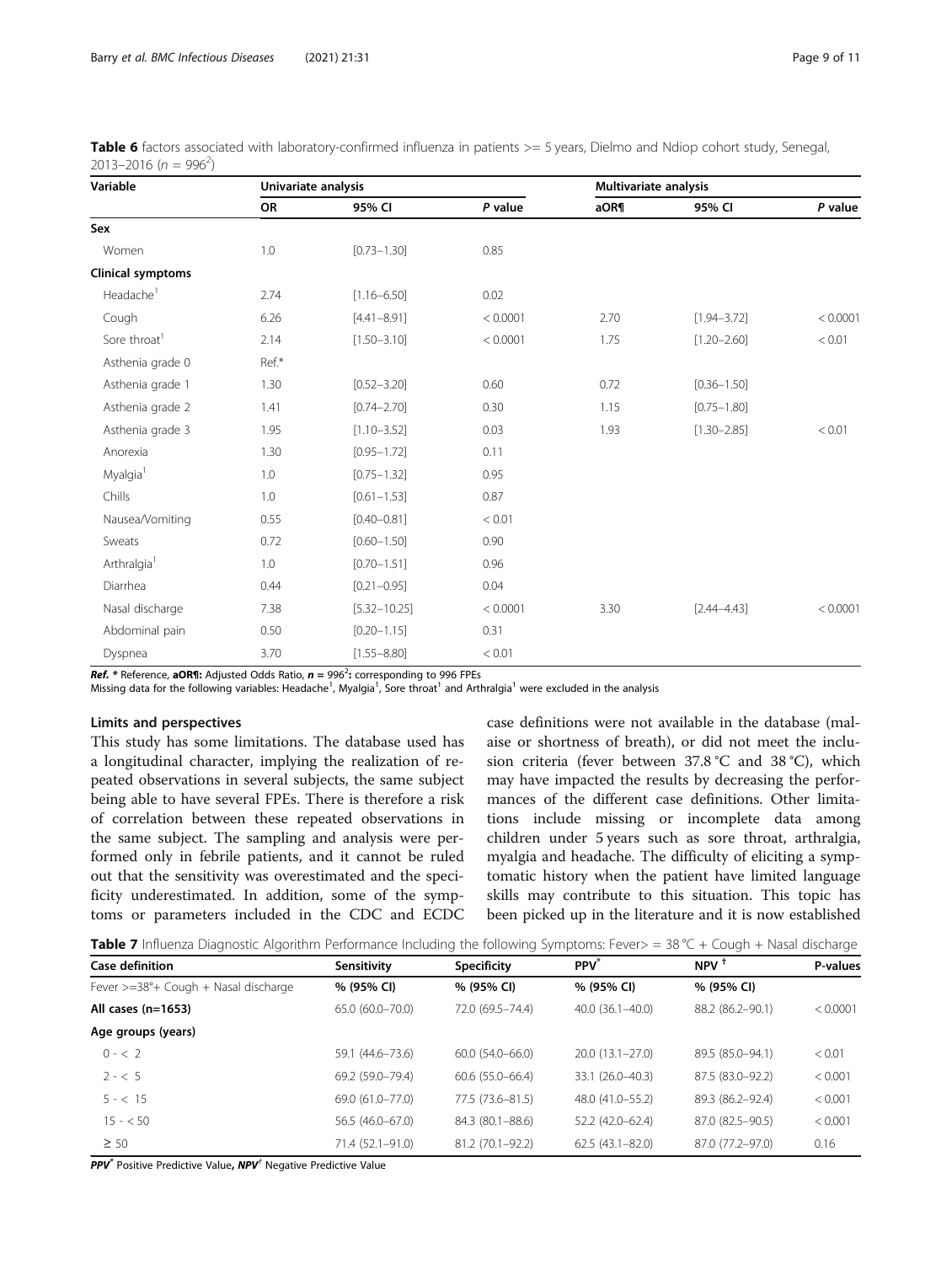<span id="page-9-0"></span>that this type of analysis, since it does not use all the information available in the database, induces a loss of power. In the case of a multivariate analysis, this type of analysis can also affect the variable selection process. Carry out a complete case analysis by including symptoms with missing data could highlight some of these symptoms as predictors of influenza infection.

The results of this study, in particular the performance of the "fever  $\geq$  38 ° C, cough and runny nose" algorithm for influenza surveillance, should now be tested across all 4S sentinel sites in order to confirm the results obtained in Dielmo and Ndiop.

# Conclusion

In summary, all three definitions studies (WHO, ECDC & CDC) have similar performance, even by age group. The revised WHO ILI definition could be chosen for surveillance purposes for its simplicity. Symptomatic predictors of influenza virus infection vary according the age group.

# Supplementary Information

The online version contains supplementary material available at [https://doi.](https://doi.org/10.1186/s12879-020-05724-x) [org/10.1186/s12879-020-05724-x](https://doi.org/10.1186/s12879-020-05724-x).

Additional file 1: Appendix 1. Checklist criteria for 4S sentinel site selection

# Abbreviations

ILI: Influenza-like illness; WHO: World Health Organization; CDC: Center of Disease Control; ECDC: European Center for Disease Control; IPD: Institut Pasteur Dakar; NIC: National Influenza Center; FPE: Febrile Pathological Episode; PPV: Positive Predictive Value; NPV: Negative Predictive Value; PCR: Polymerase Chain Reaction; IQR: Interquartile range; SD: Standard deviation

# Acknowledgements

We thank all the focal points and staff of Dielmo and Ndiop sentinel sites, laboratory staff at IPD, field interviewers, and community workers for their involvement in this project. We also thank, Joseph Faye, Debora Goudiaby, Marie Louise Senghor, Amary Fall, Davy Kiori and all those who have contributed, either directly or indirectly, to the realisation of this work. We convey special thanks to Kathleen Victoir, Nicole Prada and colleagues from department of Institut Pasteur International Network for their unwavering support.

#### Authors' contributions

AB, FA and MV designed research studies; ND conducted the experiments; AB, FA, CT, FDS, BGH, IOB and BD collected and analyzed the clinical data; AB, FA, ND and MV drafted the paper. All authors read and approved the manuscript.

#### Authors' information

Dr. Barry is a medical epidemiologist at Institut Pasteur de Dakar where he coordinates the Senegal's Syndromic Sentinel Surveillance network (4S network). His interests lie in applied public health research in low-income countries, and his main research topics focus on epidemiological surveillance of infectious diseases (surveillance of respiratory infections including Influenza, Malaria, Dengue-like syndromes, Diarrhea), the methodology of biomedical research, investigation and control of epidemics.

# Funding

This study was supported by the US Department of Human Health services by grant number IDSEP140020–01-00 via the division of Institute Pasteur International Network in Paris. Funding body had no role in the design of the study, analysis, interpretation of data and in writing the manuscript. However, part of its funding was used to transport samples from study sites to Pasteur Institute of Dakar.

# Availability of data and materials

The datasets used and/or analyzed during the current study are available from the corresponding author on reasonable request.

# Ethics approval and consent to participate

The surveillance protocol was approved by the Senegalese National Ethics committee of the Ministry of Health and the assembled village population. All inhabitants were given full information about the study and provided written informed consent before inclusion. Respiratory specimens were collected for diagnosis only after written informed consent was granted, and recorded in a dedicated form, to local health-care workers by the patients or by the legal guardians of minors. This process has been accepted by the national Ethics committee.

Throughout the study, the database was shared with the prevention Department at the Senegalese Ministry of Health for appropriate public health actions.

# Consent for publication

Not applicable.

#### Competing interests

The authors declare that they have no competing interests.

#### Author details

<sup>1</sup>Institut Pasteur de Dakar, Unité d'Epidémiologie des maladies infectieuses, 36, Avenue Pasteur, Dakar, Sénégal. <sup>2</sup>Organisation Mondiale de la Santé-Dakar, Dakar, Sénégal. <sup>3</sup>Ministère de la Santé et de l'Action Sociale Direction de la Prévention, Dakar, Sénégal. <sup>4</sup>Institut Pasteur de Dakar, Pôle de Virologie, Dakar, Sénégal.

# Received: 20 February 2020 Accepted: 18 December 2020 Published online: 07 January 2021

#### References

- 1. Yazdanbakhsh M, Kremsner PG. Influenza in Africa. PLoS Med. 2009;6(12): e1000182. <https://doi.org/10.1371/journal.pmed.1000182>.
- Gessner BD, Shindo N, Briand S. Seasonal influenza epidemiology in sub-Saharan Africa: a systematic review. Lancet Infect Dis Mars. 2011;11(3):223– 35.
- 3. Thiam D, Niang M, Dia N, Sarr FD, Goudiab D, Senghor ML, et al. Influenza sentinel surveillance network improvement in Senegal and results. Bull Soc Pathol Exot. 1990;108(1):21–4.
- 4. Sarr FD, Niang M, Thiam D, Dia N, Badiane A, Ndao AB, et al. Acute febrile illness and influenza disease burden in a rural cohort dedicated to malaria in Senegal, 2012-2013. PLoS One. 2015;10(12):e0143999.
- 5. Van Kerkhove MD, Vandemaele KAH, Shinde V, Jaramillo-Gutierrez G, Koukounari A, Donnelly CA, et al. Risk Factors for Severe Outcomes following 2009 Influenza A (H1N1) Infection: A Global Pooled Analysis. PLoS Med. 2011;8(7):e1001053. [https://doi.org/10.1371/journal.pmed.1001053.](https://doi.org/10.1371/journal.pmed.1001053)
- 6. World Health Organization. Flu Report 2017 [cited June 6, 2017]. Available at: [http://www.who.int/topics/influenza/fr/.](http://www.who.int/topics/influenza/fr/)
- 7. Nair H, Brooks WA, Katz M, Roca A, Berkley JA, et al. (2011) Global burden of respiratory infections due to seasonal influenza in young children: a systematic review and meta-analysis. Lancet 378: 1917–1930. doi: [https://](https://doi.org/10.1016/S0140-6736(11)61051-9) [doi.org/10.1016/S0140-6736\(11\)61051-9](https://doi.org/10.1016/S0140-6736(11)61051-9) PMID: 22078723.
- 8. Meng L, et al. Risk assessment of public health emergencies and communicable diseases concerned in the mainland of China. Dis Surveill. 2016;31:804–7.
- Enserink M, Cohen J. Virus of the year. The novel H1N1 influenza. Science. 2009;326:1607.
- 10. World Health Organization. Regional Office for Africa. Protocol for national sentinel influenza surveillance. 2015; [https://apps.who.int/iris/handle/1](https://apps.who.int/iris/handle/10665/187120) [0665/187120](https://apps.who.int/iris/handle/10665/187120).